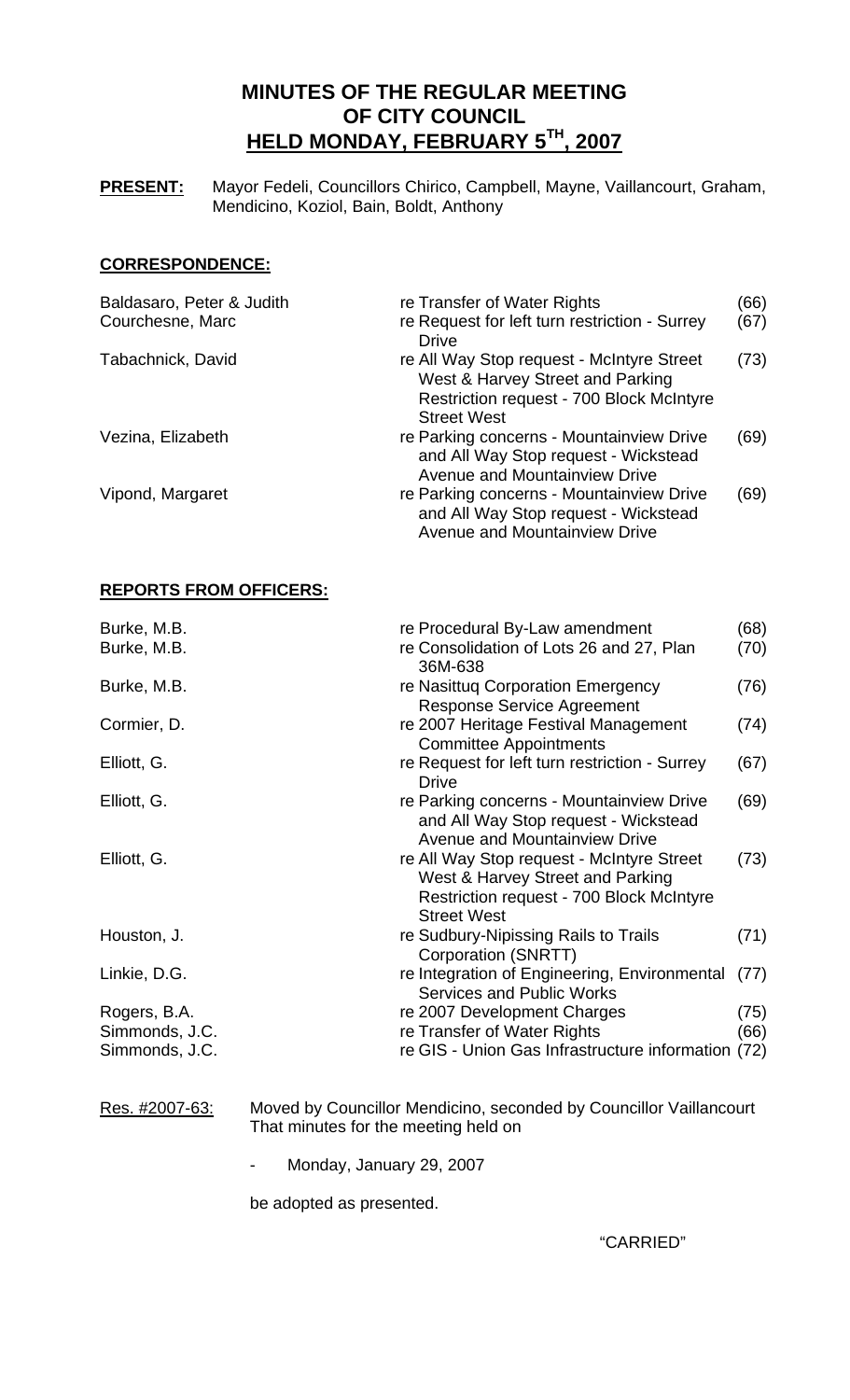2007 Capital Budget and Five-Year Capital Forecast

be adopted as presented.

"CARRIED"

# **GENERAL GOVERNMENT COMMITTEE REPORT NO. 2007-01**

February 5, 2007

TO THE COUNCIL OF THE CORPORATION OF THE CITY OF NORTH BAY

Your Worship and Councillors:

The General Government Committee presents Report No. 2007-01 and recommends:

- 1. That a) the 2007 Capital Budget for Capital Projects to be funded from Debentures, Capital Levy, Federal and Provincial Governments Subsidy Programs, Reserves and other contributions in the amount of \$20,812,000.00 as set out in Report No. CORP 2006-176, be adopted;
	- b) the Chief Financial Officer include a Capital Budget Approval Status Report with each report requesting approval of a Capital Project to ensure that the approvals do not exceed the Capital Funding Policy Expenditure Limit of \$11,766,000.00;
	- c) the Five-Year Capital Forecast (2007-2011) for Capital Projects to be funded from Debentures, Capital Levy, Federal and Provincial Governments Subsidy Programs, Reserves and other contributions in the amount of \$100,067,000.00 as set out in Report No. CORP 2006-176, be adopted;
	- d) the 2007 Capital Budget for Capital Projects to be funded from Water and Sanitary Sewer Rates, Federal and Provincial Governments Subsidy Programs, Reserves and other contributions in the amount of \$8,210,000.00 as recommended at the Capital Budget Meeting on January 18, 2007, be adopted;
	- e) the Chief Financial Officer include a Capital Budget Approval Status Report with each report requesting approval of a Capital Project to ensure that the approvals do not exceed the Capital Funding Policy Expenditure Limit of \$6,210,000.00; and
	- f) the Five-Year Capital Forecast (2007-2011) for Capital Projects to be funded from Water and Sanitary Sewer Rates, Federal and Provincial Governments Subsidy Programs, Reserves and other contributions in the amount of \$39,775,000.00 as recommended at the Capital Budget Meeting on January 18, 2007, be adopted.

All of which is respectfully submitted.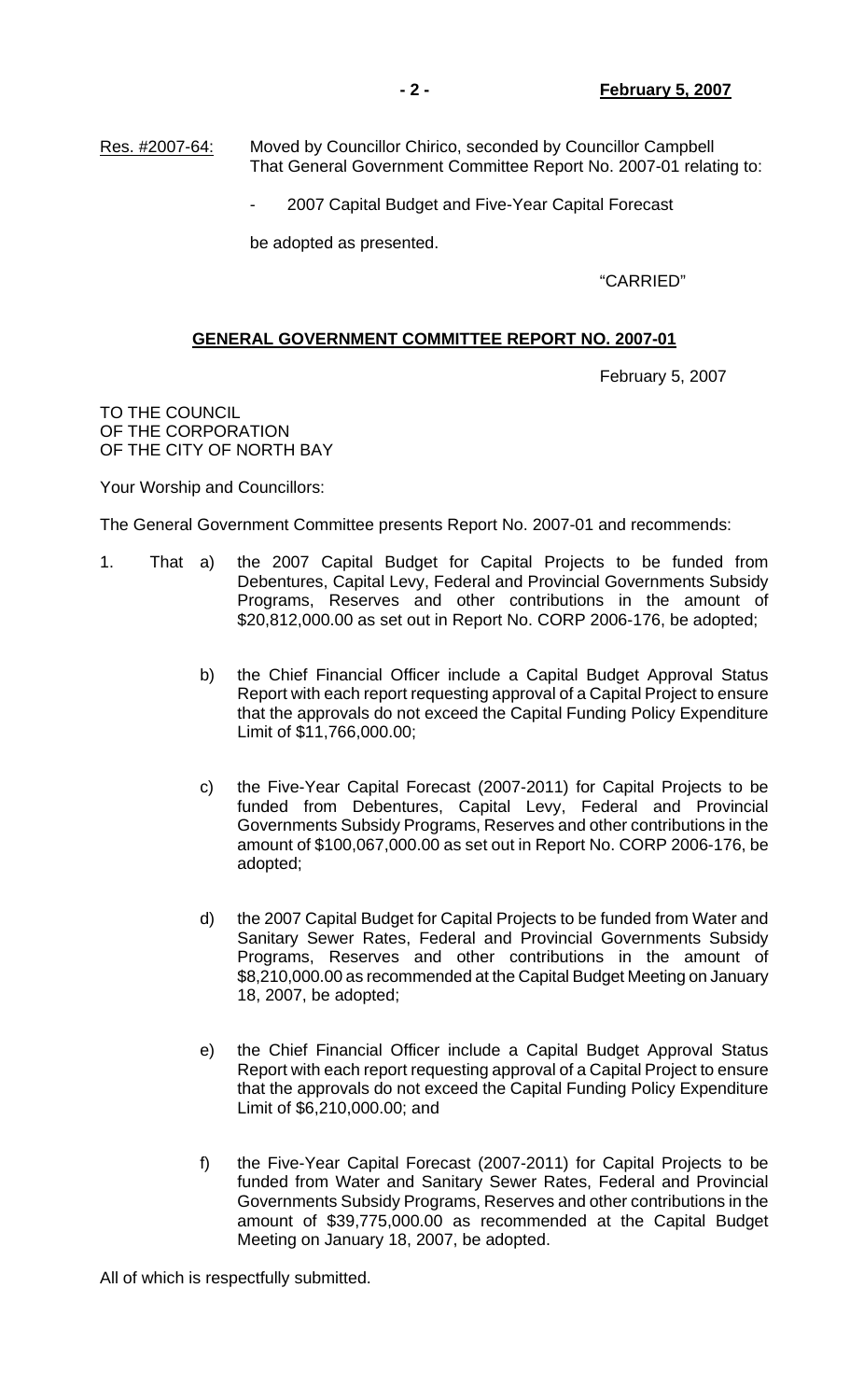# ASSENTS DISSENTS **CHIRICO**  CAMPBELL MAYNE VAILLANCOURT FEDELI

Res. #2007-65: Moved by Councillor Anthony, seconded by Councillor Boldt That Community Services Committee Report No. 2007-03 relating to:

> - Official Plan Amendment and Rezoning applications by Rick Miller on behalf of Consolidated Homes Ltd., Golf Course Road

be adopted as presented.

# "CARRIED"

# **COMMUNITY SERVICES COMMITTEE REPORT NO. 2007-03**

February 5, 2007

TO THE COUNCIL OF THE CORPORATION OF THE CITY OF NORTH BAY

Your Worship and Councillors:

The Community Services Committee presents Report No. 2007-03 and recommends:

- 1. That a) Council consider the information contained in Report to Council No. CSBU 2007-09 in conjunction with the Planning Report dated November 7, 2006 and the Planning Advisory Committee's Resolution No. 3;
	- b) Council not support Resolution No. 3 of the Planning Advisory Committee to deny the application; and
	- c) Council accept and adopt the recommendations of staff outlined in the November 7, 2006 report to the Planning Advisory Committee, as attached as Appendix "A" to Report to Council CSBU 2007-09, as follows:
		- i) the proposed Official Plan Amendment by Rick Miller on behalf of Consolidated Homes Ltd. to redesignate a portion of Concession B, Part Lot 19 (Golf Course Road) from "Flood and Erosion One Zone", "North Bay Escarpment", "Open Space" and "Flood and Erosion Policy Area" to "Residential" be approved;
		- ii) the proposed Zoning By-Law Amendment by Rick Miller on behalf of Consolidated Homes Ltd. to rezone a portion of Concession B, Part Lot 19 (Golf Course Road) from a "Flood and Erosion (O2)" zone to a "Residential First Density (R1)" zone and a "Residential Second Density (R2)" zone be approved."

All of which is respectfully submitted.

 ANTHONY BOLDT BAIN FEDELI

ASSENTS DISSENTS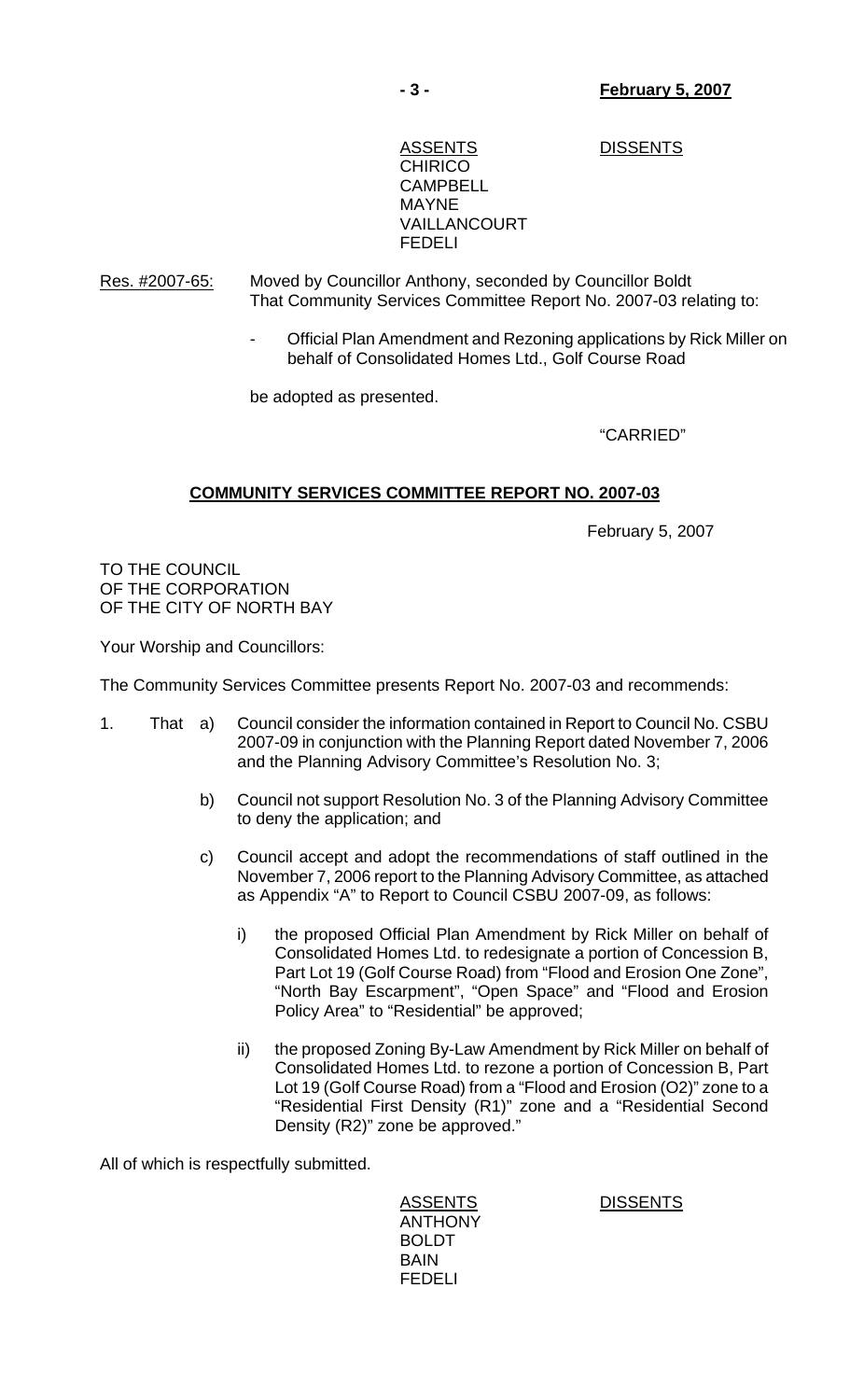| Res. #2007-66: | That 1)                                                                                                                                                                                                   | Moved by Councillor Koziol, seconded by Councillor Mendicino<br>the request by Peter & Judith Baldasaro to transfer the<br>availability of services ("Water Rights") from two City parcels to<br>their property to create two additional lots be denied;                                        |  |
|----------------|-----------------------------------------------------------------------------------------------------------------------------------------------------------------------------------------------------------|-------------------------------------------------------------------------------------------------------------------------------------------------------------------------------------------------------------------------------------------------------------------------------------------------|--|
|                | 2)                                                                                                                                                                                                        | the existing two City lots fronting Littledown Lane not be placed<br>for sale as additional building lots until the water system is<br>upgraded to provide adequate water pressure in this area; and                                                                                            |  |
|                | 3)                                                                                                                                                                                                        | a copy of Report EES 2007-004 be forwarded to Peter & Judith<br>Baldasaro for information.                                                                                                                                                                                                      |  |
|                |                                                                                                                                                                                                           | "CARRIED"                                                                                                                                                                                                                                                                                       |  |
| Res. #2007-67: | That 1)                                                                                                                                                                                                   | Moved by Councillor Koziol, seconded by Councillor Mendicino<br>left turn restrictions not be implemented at the intersection of<br>Airport Road and Surrey Drive at this time;                                                                                                                 |  |
|                | 2)                                                                                                                                                                                                        | the traffic situation be reviewed again when traffic signals are<br>constructed at Airport Road & Pearce Street; and                                                                                                                                                                            |  |
|                | 3)                                                                                                                                                                                                        | a copy of Report EES 2007-002 dated January 18, 2007 by<br>George Elliott, Senior Municipal Engineer, be forwarded to<br>Marc Courchesne for information.                                                                                                                                       |  |
|                |                                                                                                                                                                                                           | "CARRIED"                                                                                                                                                                                                                                                                                       |  |
| Res. #2007-68: | Moved by Councillor Chirico, seconded by Councillor Campbell<br>That the Procedural By-Law be amended to allow for educational or training<br>sessions during in-camera meetings as provided by Bill 130. |                                                                                                                                                                                                                                                                                                 |  |
|                |                                                                                                                                                                                                           | "CARRIED"                                                                                                                                                                                                                                                                                       |  |
| Res. #2007-69: | That 1)                                                                                                                                                                                                   | Moved by Councillor Koziol, seconded by Councillor Mendicino<br>provision of a sidewalk on the north side of Wickstead Avenue<br>from Mountainview Drive to Lavase Road be considered for<br>inclusion in the future Capital Budget Forecasts;                                                  |  |
|                | 2)                                                                                                                                                                                                        | a 30 meter "No Parking Anytime" corner restriction be<br>implemented on the southeast corner of the Mountainview<br>Drive and Wickstead Avenue intersection; and                                                                                                                                |  |
|                | 3)                                                                                                                                                                                                        | copies of Report EES 2007-006 dated January 18, 2007 by<br>George Elliott, Senior Municipal Engineer, be forwarded to<br>Margaret Vipond, Elizabeth Vezina and Lorraine Pitawanakwat<br>for information (including original attachments to Report EES<br>2002-117 not included in this report). |  |
|                |                                                                                                                                                                                                           | "CARRIED"                                                                                                                                                                                                                                                                                       |  |
| Res. #2007-70: |                                                                                                                                                                                                           | Moved by Councillor Chirico, seconded by Councillor Campbell<br>That Council authorize Lucenti, Orlando & Ellies to make such applications<br>as may be required to the Superior Court of Ontario in order to obtain an<br>order amending Plan 36M-638 to combine Lots 26 and 27, Plan 36M-638. |  |
|                |                                                                                                                                                                                                           | "CARRIED"                                                                                                                                                                                                                                                                                       |  |
| Res. #2007-71: |                                                                                                                                                                                                           | Moved by Councillor Anthony, seconded by Councillor Boldt<br>That the January 17, 2007 report from Jamie Houston regarding Sudbury-                                                                                                                                                             |  |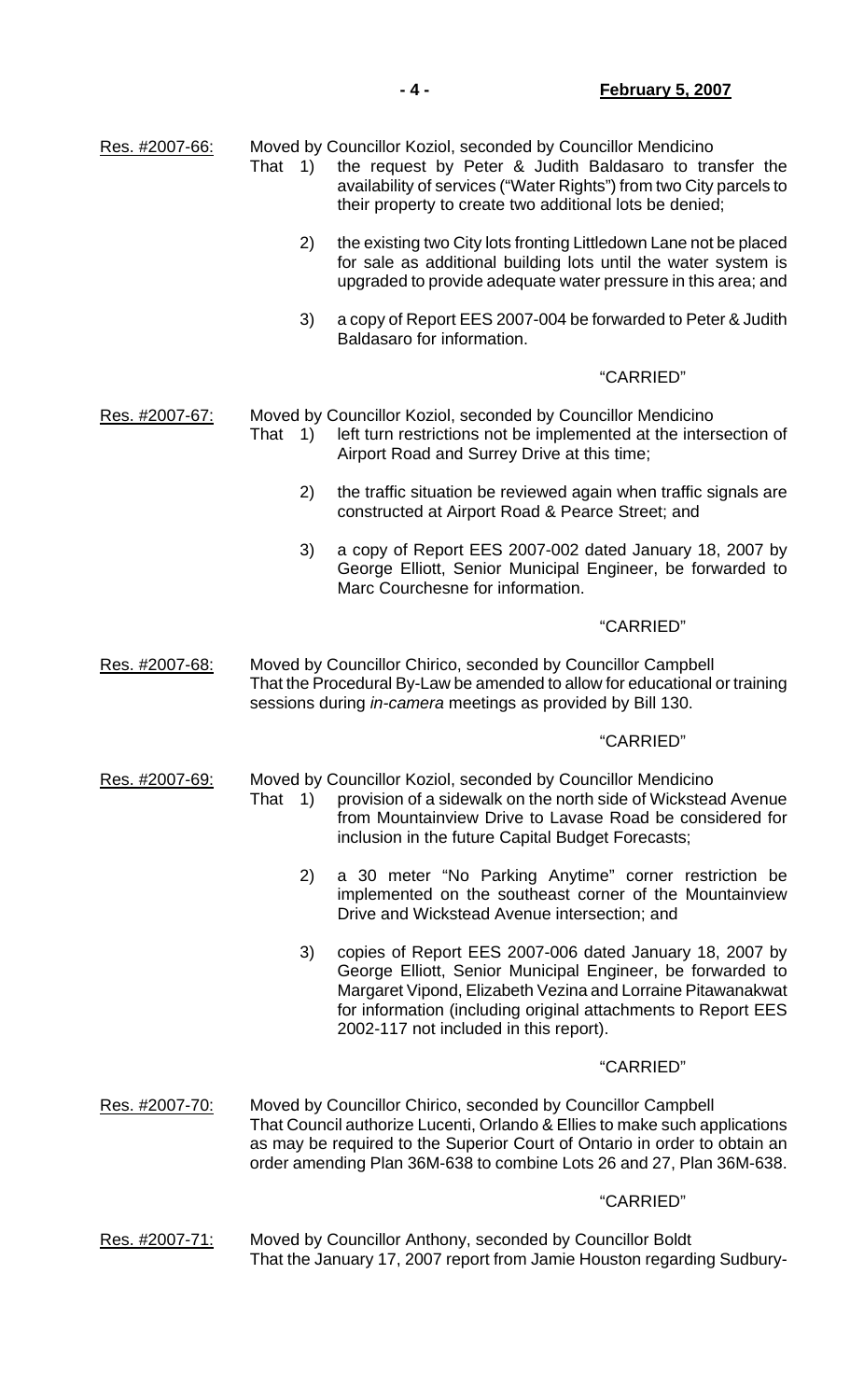#### "CARRIED"

Res. #2007-72: Moved by Councillor Koziol, seconded by Councillor Mendicino That the Mayor and City Clerk be authorized to sign the License Agreement between the City and Union Gas Limited for the purpose of using Union Gas Infrastructure information on the City's GIS and Mapping Information Systems.

### "CARRIED"

- Res. #2007-73: Moved by Councillor Koziol, seconded by Councillor Mendicino That 1) the request to install all way stop controls at the intersection of McIntyre Street West and Harvey Street be denied;
	- 2) Traffic & Parking By-Law No. 2002-01 be amended to include parking restrictions on McIntyre Street West by revising the following schedules:

 Schedule 18 to Traffic By-Law No. 2002-01 No Parking Areas At Any Time - Section 28

| Road<br><b>SECTION M</b> | Side         | <u>From</u>           | To                   |
|--------------------------|--------------|-----------------------|----------------------|
| <b>McIntyre Street</b>   |              |                       |                      |
| West                     | <b>North</b> | <b>Durrill Street</b> | <b>Harvey Street</b> |

 Schedule 20 to Traffic By-Law No. 2002-01 No Parking Areas Restricted Times - Section 30

| Road                           | Side  | From                                      | <u>To</u>                                                                    |
|--------------------------------|-------|-------------------------------------------|------------------------------------------------------------------------------|
| <b>McIntyre Street</b><br>West | South | Durrill Street to<br><b>Harvey Street</b> | 2 hours during<br>8:00 am to 4:00<br>pm Monday to<br><b>Friday Inclusive</b> |

 3) a copy of Report EES 2007-008 dated January 24, 2007 by George Elliott, Senior Municipal Engineer, be forwarded to David Tabachnick for information and to the City Police to request additional enforcement considerations.

#### "CARRIED"

Res. #2007-74: Moved by Councillor Anthony, seconded by Councillor Boldt That City Council approves the appointment of the following Management Committee members to the positions as defined for the purpose of planning and implementing the North Bay Heritage Festival:

| Position                          | Name of Member         |
|-----------------------------------|------------------------|
| Chair                             | Derek Shogren          |
| <b>Finance Chair</b>              | to be determined       |
| Program Chair                     | to be determined       |
| <b>Marketing &amp; Promotions</b> | <b>Brian Winkworth</b> |
| Main Stage Chair                  | Mike Monaghan          |
| <b>Festival Services Chair</b>    | <b>Jeff Serran</b>     |
| Sponsorship & Fundraising         | <b>Kathleen Cutsey</b> |
| <b>Emergency Services Chair</b>   | Derek Kelleher         |
| <b>City Liaison</b>               | Jerry Knox             |
|                                   |                        |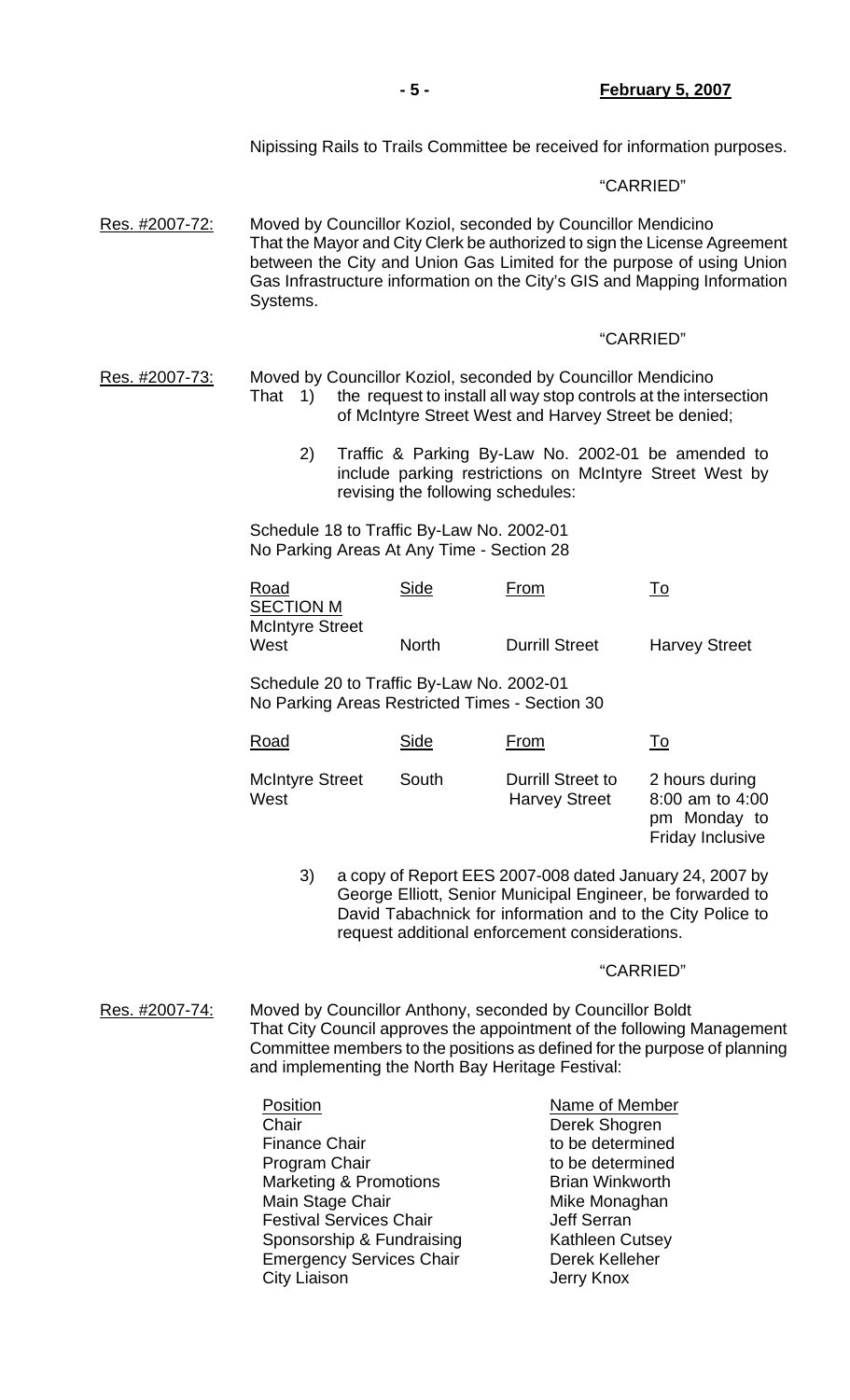Legal Legal **Lauren** Scully Manager **Darlene Cormier** Council Representative Mayor Victor Fedeli Council Representative Mac Bain Facilities Chair **David Schroeder.** 

# "CARRIED"

Res. #2007-75: Moved by Councillor Chirico, seconded by Councillor Campbell That the Chief Financial Officer be authorized to adjust development charge rates in accordance with indexing adjustments outlined in Report No. CORP 2007-18.

# "CARRIED"

Res. #2007-76: Moved by Councillor Chirico, seconded by Councillor Campbell That Council authorize the renewal of an Emergency Response Service Agreement for the radar site operated by Nasittuq Corporation in Beaucage Township.

### "CARRIED"

- Res. #2007-77: Moved by Councillor Koziol, seconded by Councillor Mendicino
	- That 1) Council approve the integration of Public Works and Engineering and Environmental Services effective April 1, 2007 as recommended in the organizational chart attached to Report CAO 2007-01;
		- 2) the City Clerk be directed to bring forward a by-law appointing Alan Korell to the position of Managing Director, Engineering, Environmental Services and Works, effective April 1, 2007; and
		- 3) By-Law No. 2004-198 be amended by including the position of Managing Director, Engineering, Environmental Services and Works at Grade 13.

#### "CARRIED"

Res. #2007-78: Moved by Councillor Chirico, seconded by Councillor Campbell That the following by-laws be read a first and second time:

> By-Law No. 2007-10 to authorize the sale of lands to Rey and Pat Charron (760 Jane Street).

> By-Law No. 2007-12 to authorize the Memorial Gardens Improvement Program.

# "CARRIED"

Res. #2007-79: Moved by Councillor Chirico, seconded by Councillor Campbell That the following by-laws be read a third time and passed:

> By-Law No. 2007-10 to authorize the sale of lands to Rey and Pat Charron (760 Jane Street).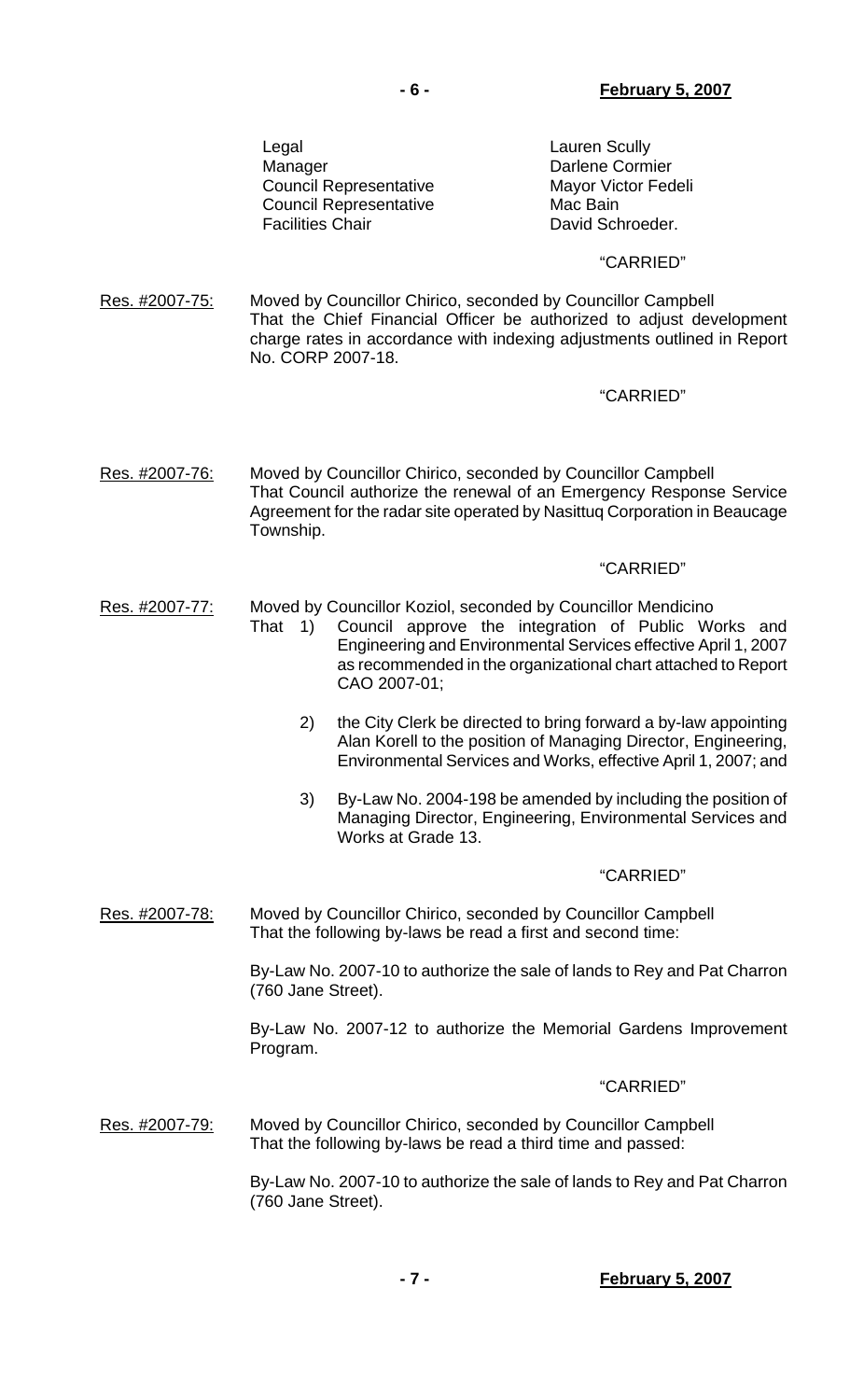By-Law No. 2007-12 to authorize the Memorial Gardens Improvement Program.

# "CARRIED"

Res. #2007-80: Moved by Councillor Anthony, seconded by Councillor Boldt That the following by-law be read a first and second time:

> By-Law No. 2007-13 to establish and regulate the North Bay Fire and Emergency Services and repeal By-Law No. 2000-30.

# "CARRIED"

Res. #2007-81: Moved by Councillor Anthony, seconded by Councillor Boldt That the following by-law be read a third time and passed:

> By-Law No. 2007-13 to establish and regulate the North Bay Fire and Emergency Services and repeal By-Law No. 2000-30.

# "CARRIED"

Res. #2007-82: Moved by Councillor Anthony, seconded by Councillor Boldt That the following by-laws be read a first and second time:

> By-Law No. 2007-14 to adopt Official Plan Amendment No. 107 (Consolidated Homes Ltd. - Golf Course Road).

> By-Law No. 2007-15 to rezone certain lands on Golf Course Road (Consolidated Homes Ltd.).

# "CARRIED"

Res. #2007-83: Moved by Councillor Koziol, seconded by Councillor Mendicino That the following by-law be read a first and second time:

> By-Law No. 2007-11 to amend Traffic & Parking By-Law No. 2002-01, Schedule 5 (Designated Through Highways - Section 10), Schedule 6 (Stop Signs - Section 11) and Schedule 18 (No Parking Areas At Any Times - Section 28).

# "CARRIED"

Res. #2007-84: Moved by Councillor Koziol, seconded by Councillor Mendicino That the following by-law be read a third time and passed:

> By-Law No. 2007-11 to amend Traffic & Parking By-Law No. 2002-01, Schedule 5 (Designated Through Highways - Section 10), Schedule 6 (Stop Signs - Section 11) and Schedule 18 (No Parking Areas At Any Times - Section 28).

# "CARRIED"

Res. #2007-85: Moved by Councillor Boldt, seconded by Councillor Campbell WHEREAS Premier McGuinty announced that the Province and the Association of Municipalities of Ontario would be undertaking a provincial municipal fiscal service review over the next two years to review the fiscal and service imbalance between the province and the municipal sector;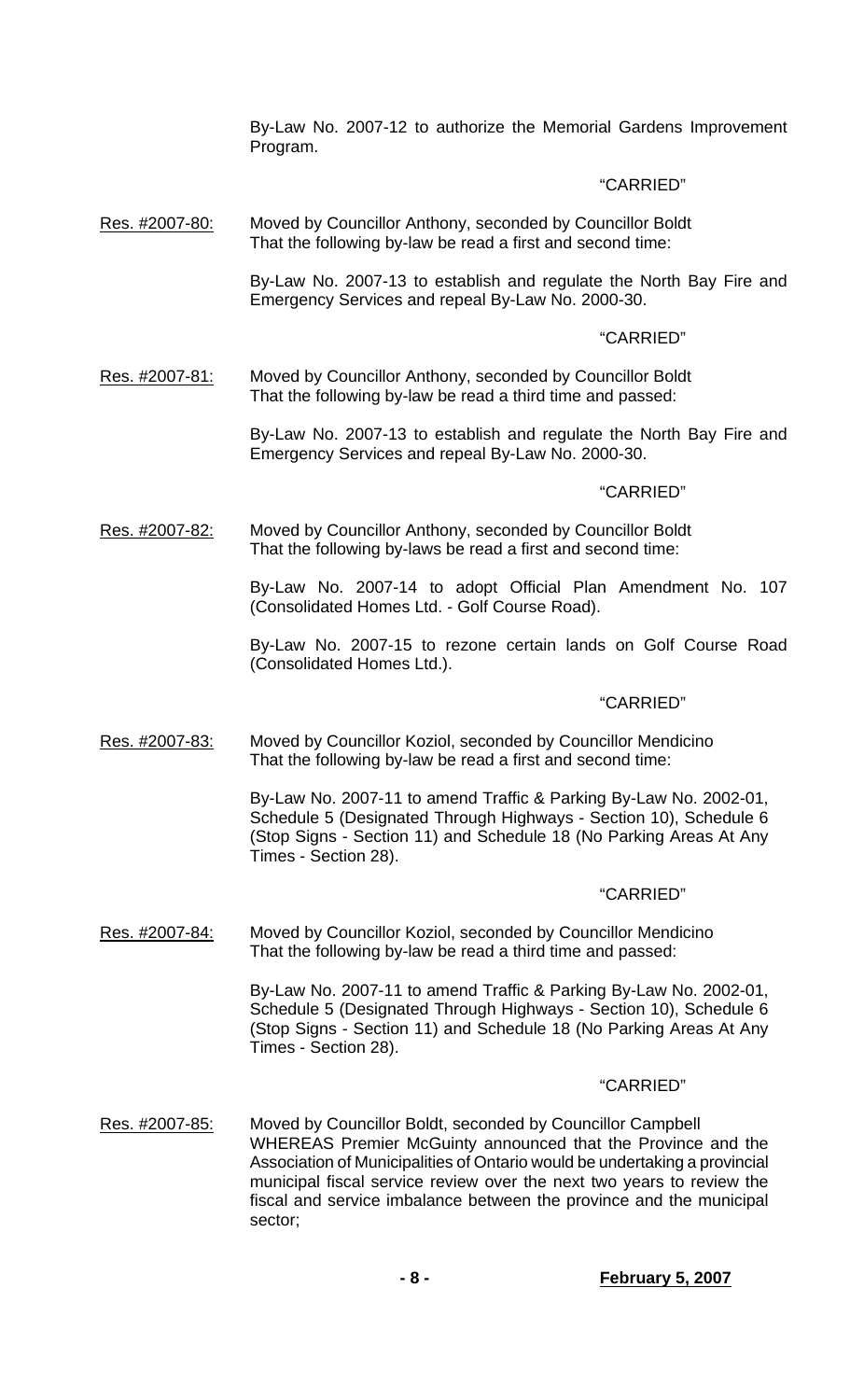AND WHEREAS the Ontario Disability Support Program (ODSP) is a provincial administered program that bills the District of Nipissing Social Services Administration Board (DNSSAB) 20% for the cost of benefits and 50% for the costs of administration;

 AND WHEREAS the costs over the last seven years for the ODSP program have increased significantly since the funding for this program was devolved;

 AND WHEREAS The City of North Bay as the largest municipal contributor to the District of Nipissing Social Services Administration Board bears the largest part of the municipal costs of the ODSP program;

 AND WHEREAS The City of North Bay is not receiving its full entitlement from the OMPF (2007) due to a phase-in requirement from the Ministry of Finance;

 NOW THEREFORE BE IT RESOLVED that the City of North Bay supports the position of the Northern Ontario Service Deliverers Association in their petition to the Minister of Community and Social Services (letter dated December 22, 2006) to freeze the cost of administration and benefits for the ODSP program at 2006 levels for 2007 and 2008 until such time as the provincial municipal fiscal service review is complete and further that a copy of this resolution be forwarded to municipalities within the jurisdiction of the DNSSAB, Monique Smith, MPP (Nipissing) and the Leaders of the Opposition for their support.

### "CARRIED"

Res. #2007-86: Moved by Councillor Vaillancourt, seconded by Councillor Mendicino WHEREAS the North Bay Parry Sound District Board of Health passed a resolution in December of 2006 requesting the Province and Minister Smitherman support a three-year rolling forecast budgeting process;

> AND WHEREAS this "process would allow for the approval of annual budgets 'and' ensure that the boards of health and municipalities operate in a predictable financial environment";

> AND WHEREAS the Ministry of Health has a minimum standard of 100% compliance for all mandated programs;

> AND WHEREAS achieving such high standards will require a substantial monetary commitment on behalf of the Ministry;

> AND WHEREAS the Provincial Government has stated that Health Care is one of their top priorities;

> AND WHERES the Council of the City of North Bay is of the opinion that the cost of providing health services in the Province of Ontario should be shared equally by all Ontarians;

> AND WHEREAS all health services should be funded 100% by the Province;

> NOW THEREFORE BE IT RESOLVED THAT the Council of the City of North Bay support the position of the North Bay Parry Sound Board of Health in relation to multi-year, stable funding from the Provincial Government;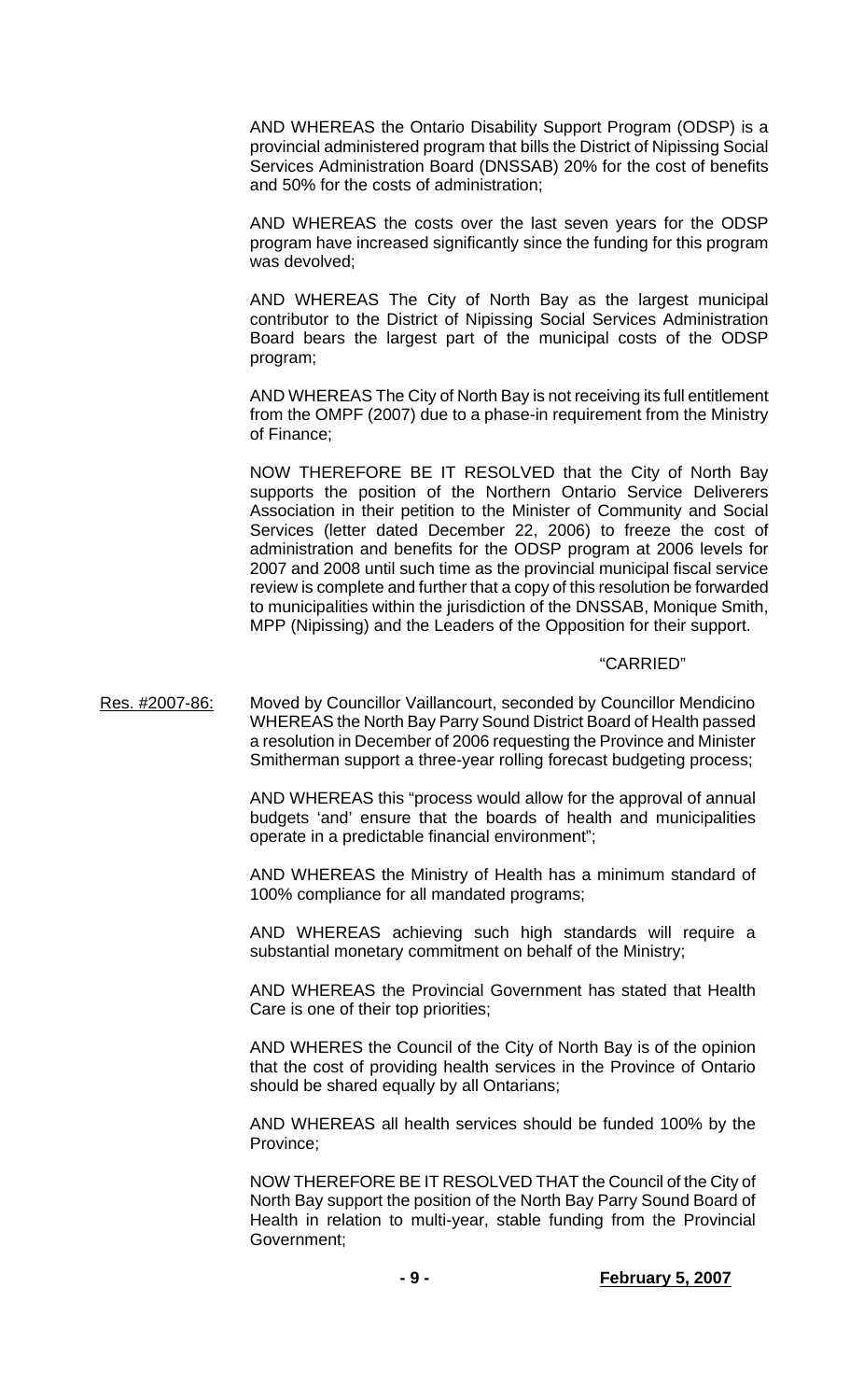AND FURTHER THAT a copy of this resolution be sent to the Minister of Health, Monique Smith, MPP (Nipissing), North Bay Parry Sound District Heath Unit, and the Leaders of the Opposition Parties.

#### "CARRIED"

Res. #2007-87: Moved by Councillor Chirico, seconded by Councillor Mendicino WHEREAS the level of provincial unconditional funding from the Community Reinvestment Fund (CRF) and the Ontario Municipal Partnership Fund (OMPF) has remained at \$16,611,000 since 2001;

> AND WHEREAS during the same period the City of North Bay's Operating Budget expenditures have increased by 30%;

> AND WHEREAS during the same period the City of North Bay's tax levy has increased by 41.2%;

> AND WHEREAS while the Provincial share of funding for Operating Budget expenditures has dropped from 21.7% to 16.7%, the local tax levy share has increased from 56.5% to 61.3% during the same period;

> AND WHEREAS the transition from the CRF to the OMPF was scheduled to result in reductions in block funding from the Province;

> AND WHEREAS the province has chosen to defer the reductions by providing one-time funding to ensure the funding does not fall below the 2004 level ;

> AND WHEREAS the 2004 CRF level of funding was based on a reconciliation of Local Services Realignment costs to 2002;

> AND WHEREAS the Province did complete a reconciliation to update Local Services Realignment costs to 2004 levels and reimbursed the City of North Bay the additional \$970,000 to recognize the increased costs bringing the reconciled CRF funding for 2004 to \$17,581,000;

> AND WHEREAS the citizens of North Bay have had to absorb the Local Services Realignment cost increases for 2003 and 2004 and inflationary increases since 2004;

> AND WHEREAS the Province has increased funding levels for the OMPF by \$168 million or 25% since it was introduced in March 2005;

> AND WHEREAS the City of North Bay has not received any increase in OMPF funding;

> AND WHEREAS the Province, the Association of Municipalities of Ontario and the City of Toronto have embarked on a Provincial-Municipal Fiscal and Service Delivery Review to be completed in the spring of 2008;

> THEREFORE BE IT RESOLVED THAT the Council of the City of North Bay petition the Province of Ontario to guarantee a minimum increase in

**- 10 - February 5, 2007**